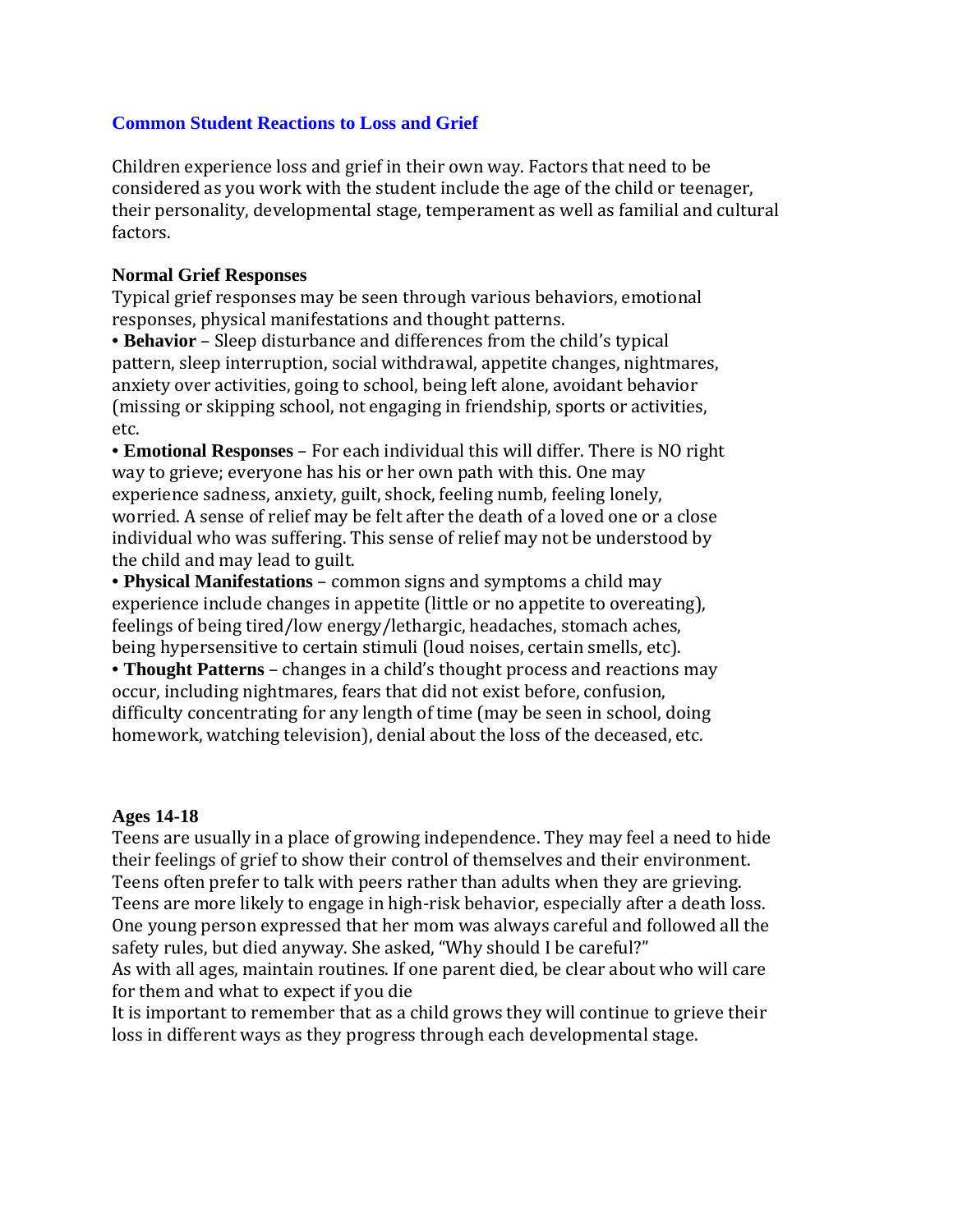### **Self Care Suggestions**

### • **Take care of your physical needs**

○ Hydrate- Drink enough water to increase urination in order to remove adrenaline from your system. Adrenaline dehydrates the body.

 $\circ$  Eat well - Increase protein and decrease carbohydrates during times of change. Increase vegetable and fruit intake.

 $\circ$  Stay sober - It is recommended that you do not use alcohol or nonprescription drugs during high stress.

 $\circ$  Exercise – Do not exercise more than you normally do. If you do not exercise regularly, exercise gently. Plan to make exercise part of your regular routine.

 $\circ$  Sleep - Healing takes place during sleep. If there is difficulty falling asleep, consider restful and meditative activities that will assist you in getting to sleep. Try prayer, herbal teas, showers, hot baths, soothing music etc.

# • **Take care of your emotional needs:**

o Get grounded - Sit comfortably and really feel your feet on the floor. Notice your butt in the chair. Observe your heart rate and your breath. Notice what happens as you pay attention to your system.

 $\circ$  Talk to friends, family, counselor, or cleric. Do not isolate. Carry a list of friends you care about, who support you no matter what, and who are available to talk at any hour, and vice versa.

 $\circ$  Write in your journal. Follow your spiritual practice, if you have one. Review your personal beliefs about meaning and purpose.

 $\circ$  Have fun, laugh. Laughter is a powerful elixir. Many people feel uncomfortable laughing or having any fun when life is feeling chaotic. This discomfort is common; however it is equally normal to find yourself laughing as part of healing and coping.

# • **Take good care of yourself while helping others:**

 $\circ$  Continue to learn about normal reactions to change.

 $\circ$  Remember that you are responsible for your own attitudes and reactions. Recognize that feeling overwhelmed by change and chaos may signal a need for consultation or support.

 $\circ$  Recognize your own warning signs of stress – buddy up and commit to checking in with a partner. It may be difficult to assess your own reactions, especially as your personal trauma history may be triggered.

 $\circ$  Manage your work load – take breaks and set yourself manageable goals.